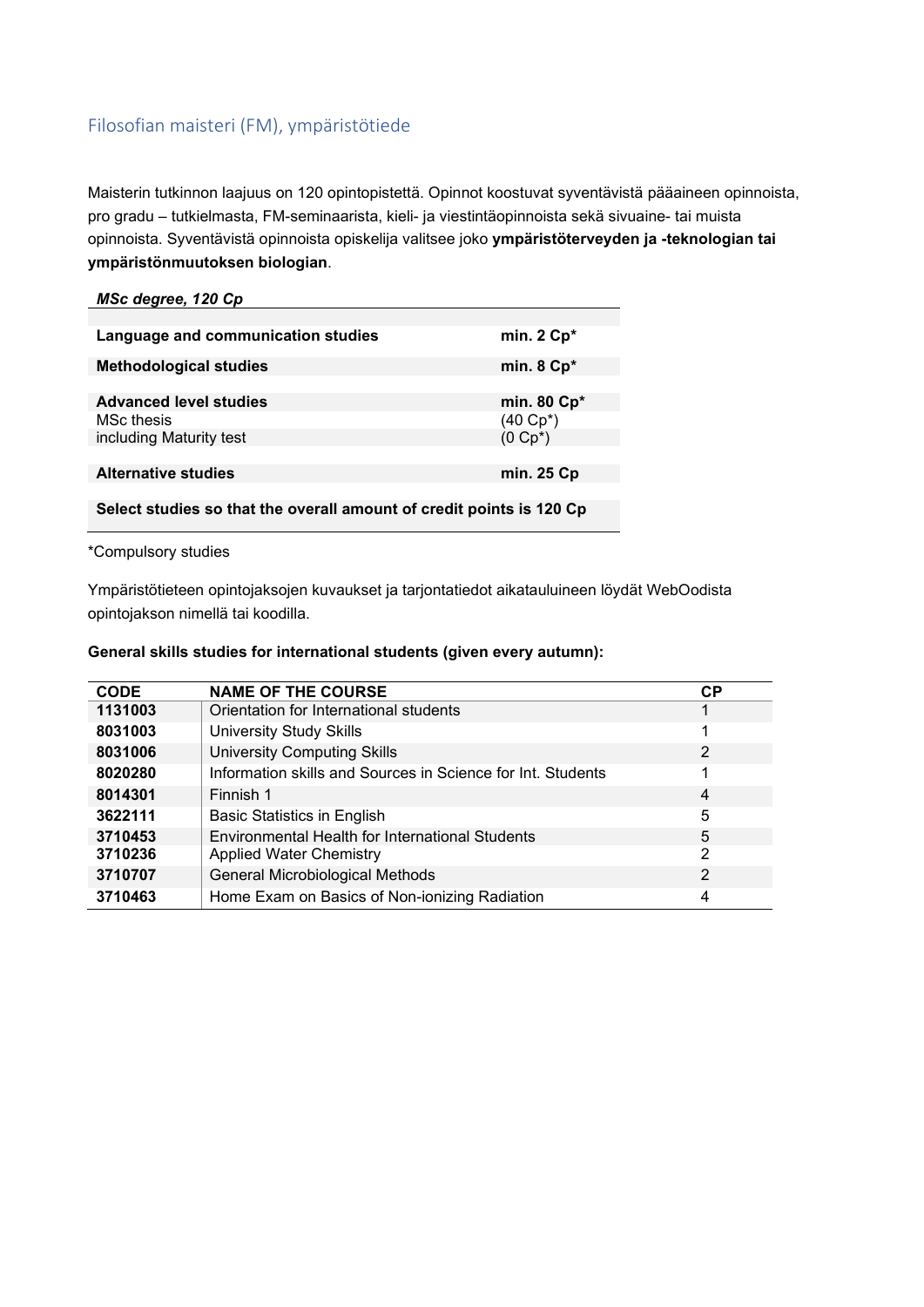## **Advanced level studies in Environmental Science (min. 80 Cp), study years 2021-2023**

### **Compulsory advanced level studies 43 cp**

| Koodi | <b>Opintojakso</b>                                                   |
|-------|----------------------------------------------------------------------|
|       | 3710001 MSc Thesis/Pro Gradu 40 cp                                   |
|       | 3710004 Maturity test in MSc 0 cp                                    |
|       | 3710036 MSc Thesis Seminar in Environmental Science and Biology 3 cp |

### **Methodological studies 8 cp**

| Koodi             | Opintojakso                                                                     |
|-------------------|---------------------------------------------------------------------------------|
| 3710418           | Design of Ecological and Environmental Experiments * 4 cp                       |
|                   | 3710557 Environment and Health - Research Seminars 1 cp                         |
| 3710028           | Personal Study Plan to MSc Degree (PSP MSc)* 1 cp                               |
| 3123101           | Philosophy and History of Biology* 3 cp                                         |
| 3710487           | Implementation of Teaching or Scientific Events in Environmental Science 1-3 cp |
| *compulsory study |                                                                                 |

# *Advanced level studies, Environmental Health and Technology, 3710 978*

| Code    | ັ<br><b>Course</b>                                                     | Cp       | <b>Timing</b>       |
|---------|------------------------------------------------------------------------|----------|---------------------|
| 3710465 | <b>Environmental Risk Assessment</b>                                   | 5        | Every autumn        |
| 3710435 | <b>Exposure Assessment</b>                                             | 3        | Every autumn        |
| 3710477 | <b>Exposure Measurements and Modelling</b>                             | 6        | Spring 2022         |
| 3710475 | Chemicals, Environment and Health                                      | 5        | Every spring        |
| 3710402 | <b>Advanced Occupational Hygiene</b>                                   | 3        | Autumn, 2022        |
| 4455703 | <b>Environmental Epidemiology</b>                                      | 3        | <b>Spring, 2023</b> |
| 3710441 | Sisä- ja työymp. mittaukset ja riskien arviointi (SMR) (in<br>Finnish) | 5        | Spring, 2023        |
| 3710458 | <b>Environmental Data Mining</b>                                       | 5        | Every autumn        |
| 3710459 | Advanced Course on Environmental Data                                  | 5        | Every spring        |
| 3513028 | <b>Advanced Geographical Information Systems</b>                       | 5        | Spring 2022         |
| 3710713 | Practical Training, advanced studies                                   | $3 - 10$ | Continuously        |
| 3710712 | Project Work in a Research Group                                       | $3 - 10$ | Continuously        |
| 3710302 | <b>Specific Book Exams</b>                                             | $3 - 10$ | Continuously        |

General courses on Environmental Health and Technology

Courses on Aerosols and air pollutants

| Code    | <b>Course</b>                                        | Cp | <b>Timing</b>       |
|---------|------------------------------------------------------|----|---------------------|
| 3710481 | Health Effects of Air Pollutants and Nanomaterials   | 6  | Autumn 2021         |
| 3710472 | <b>Air Pollution Practicals</b>                      | 5  | <b>Spring, 2023</b> |
| 3352703 | Climate Change                                       | 5  | Autumn 2022         |
| 3352707 | Aerosol Physics I                                    | 5  | Spring 2023         |
| 3352708 | Aerosol physics II                                   | 5  | Spring 2023         |
| 3352710 | Atmospheric Physics and Meteorology                  | 5  | Autumn 2021         |
| 3352709 | <b>Atmospheric Chemistry</b>                         | 5  | Spring 2022         |
| 3710482 | Combustion, Emissions, and Control Technologies      | 5  | Spring 2022         |
| 3710443 | Sisäilman epäpuhtauksien hallinta ja ilmanvaihto (in | 5  | Autumn 2021         |
|         | Finnish)                                             |    |                     |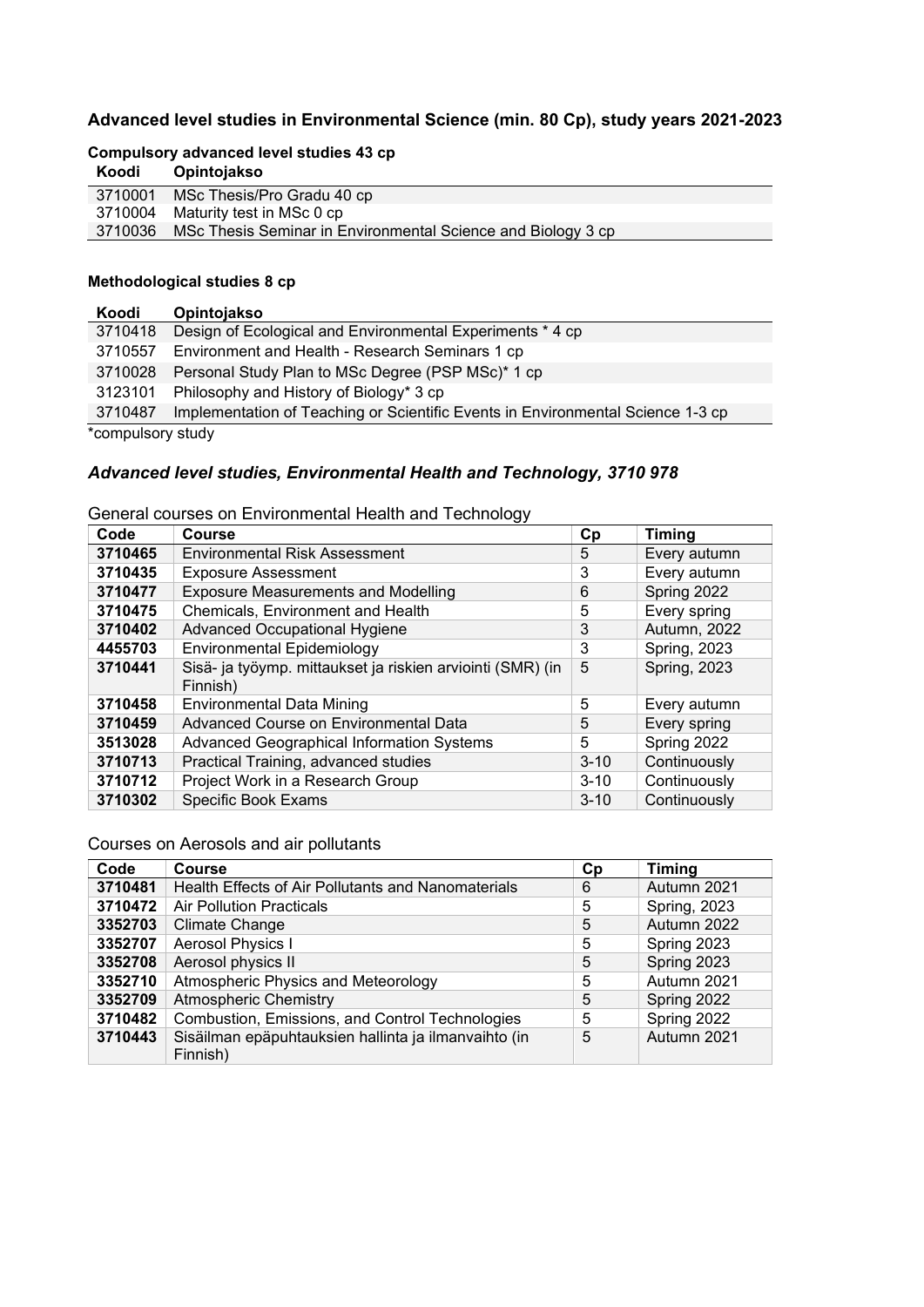Courses on Radiation

| Koodi   | Opintojakso                                          | Op | <b>Ajoitus</b> |
|---------|------------------------------------------------------|----|----------------|
| 3710404 | <b>Radiation Biology</b>                             | 5  | spring 2023    |
| 3710470 | <b>Radiation Biology Practicals</b>                  | 5  | spring 2022    |
| 3710410 | Dosimetry of Ionising Radiation                      | 3  | spring 2023    |
| 3710446 | Radioecology and toxicology                          | 5  | autumn 2021    |
| 3710483 | Measurements and Dosimetry of Non-ionising Radiation | 6  | autumn 2022    |
| 3710464 | Radiation Biology Journal Club                       |    | continuously   |

Courses on Sustainable Water Quality and Technology

| Koodi   | Opintojakso                               | Оp | <b>Ajoitus</b>                                      |
|---------|-------------------------------------------|----|-----------------------------------------------------|
| 3710460 | Advanced Water Hygiene                    | 5  | spring 2022                                         |
| 3710401 | Health-related Environmental Microbiology | 4  | autumn 2022                                         |
| 3710223 | Water Chemistry and Treatment Practicals  | 3  | every autumn,<br>continues to<br>spring<br>semester |
| 3123195 | Sustainable Water Management              | 5  | spring 2022                                         |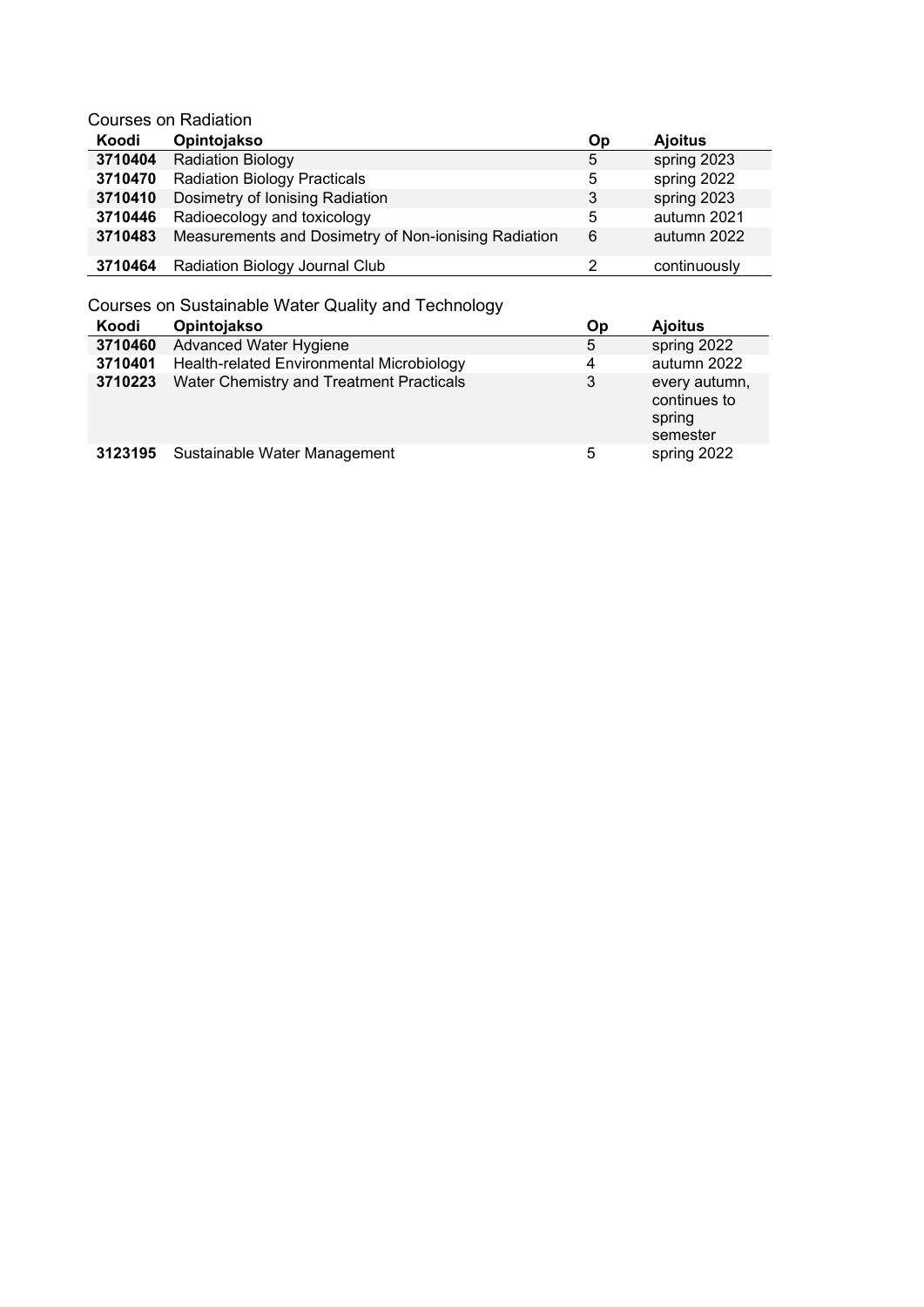# **Advanced level studies, Biology of Environmental Change, 3710979**

| Code    | Course                                                         | Cp       | <b>Timing</b> |
|---------|----------------------------------------------------------------|----------|---------------|
| 3710475 | Chemicals, Environment and Health                              | 5        | Every spring  |
| 3710458 | Environmental Data Mining                                      | 5        | Every autumn  |
| 3710459 | Advanced Course on Environmental Data                          | 5        | Every spring  |
| 3513028 | <b>Advanced Geographical Information Systems</b>               | 5        | Every spring  |
| 3710713 | Practical Training, advanced studies                           | $3 - 10$ | Continuously  |
| 3710712 | Project Work in a Research Group                               | $3 - 10$ | Continuously  |
| 3710302 | <b>Specific Book Exams</b>                                     | $3 - 10$ | Continuously  |
| 3123196 | Genetic Modification of Organisms                              | 5        | Spring 2022   |
| 3123186 | Optical Methods in Plant Biology and Environmental<br>Research | 5        | Every autumn  |

## General courses on Biology of Environmental Change

## Courses on Environmental ecology

| Code     | Course                                              | Cp             | Timing       |
|----------|-----------------------------------------------------|----------------|--------------|
| 3123172  | Advanced Taxonomic Collection                       | $2 - 6$        | Continuously |
| 3710486  | <b>Chemical Ecology</b>                             | 5              | Autumn 2021  |
| 3123190  | <b>Community Ecology</b>                            | 4              | Autumn 2022  |
| 3123175  | Current Issues in Aquatic Ecotoxicology             | 2              | Autumn 2021  |
| 3710462  | <b>Ecological Risk Assessment</b>                   | 5              | Every spring |
| 3123198  | Function of Plants in Changing Environment          | 8              | Spring 2023  |
| 3710485  | Entomology                                          | $\overline{4}$ | Autumn 2022  |
| 23123194 | <b>Global Peatland Ecology</b>                      | 3              | Autumn 2021  |
| 3123169  | Literature Report in Hydrobiology, Advanced studies | 3              | Continuously |
| 3123247  | <b>Environmental Adaptation of Animals</b>          | 6              | Spring 2023  |